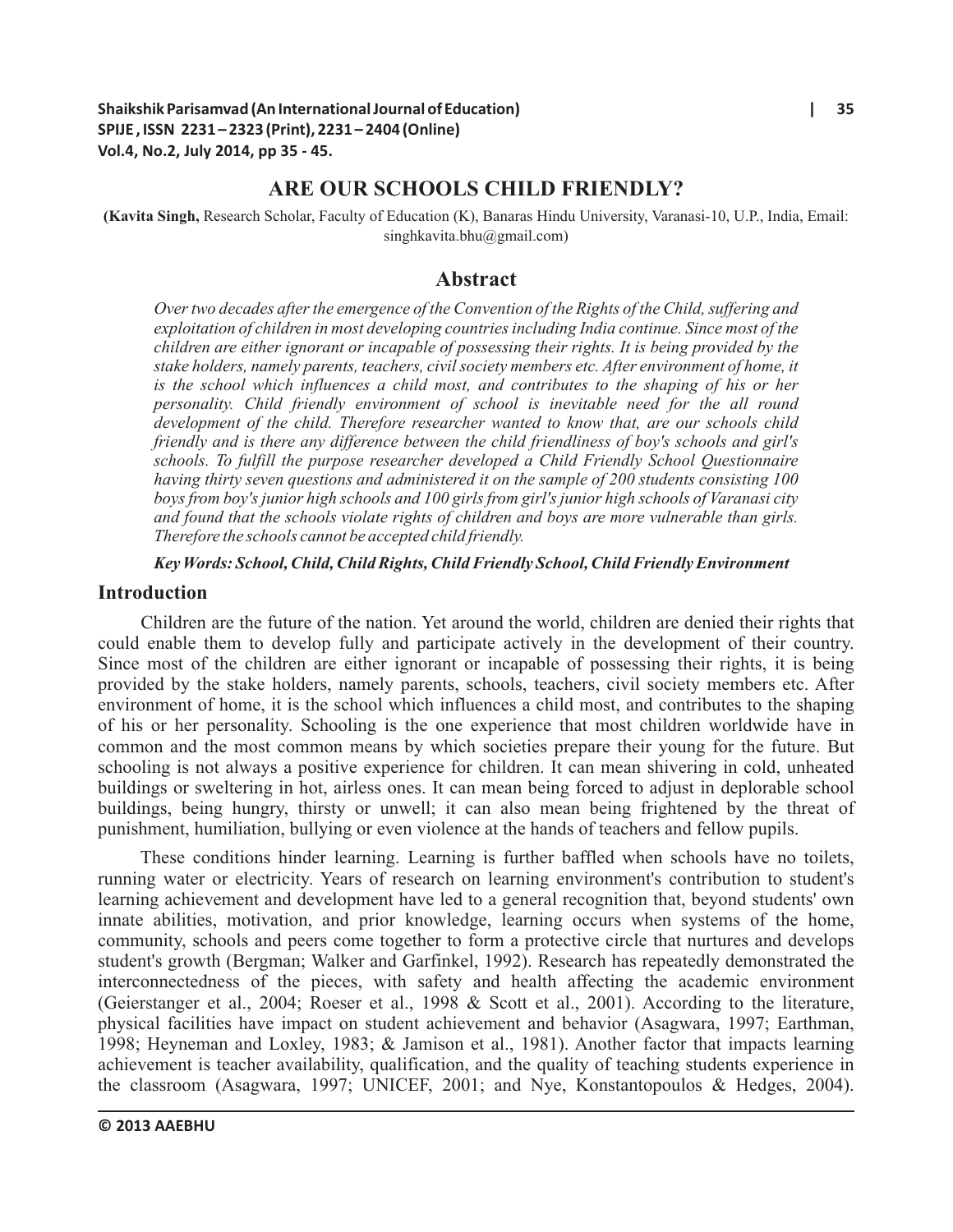Henderson and Berla (1994) cited evidence that school family partnership result in improved attendance, higher grades and test scores, more positive attitudes, and better graduation rates. Bergmann et al. (1992) have also documented the positive role of community groups in the social education of young people.

Fulfilling the education-related Millennium Development Goals (MDGs) requires not just getting all children into school, but making sure that all schools work in the best interest of the children entrusted to them. This means providing safe and protective schools that are adequately staffed with trained teachers, equipped with adequate resources and graced with appropriate conditions for learning environment.

 After considering all the above issues, UNICEF has developed a framework for rights-based, child-friendly educational systems and schools that are characterized as "inclusive, healthy and protective for all children, effective with children, and involved with families and communities - and children" (Shaeffer, 1999) on the basis of convention on rights of the child 1989. Child-friendly school (CFS) means that type of school which protects and fulfils the right to survival, right to development, right to participation and right to protection of a child. It embraces a multidimensional concept of quality and addresses the total needs of the child as a learner.

At national level NCERT has presented The National Curriculum Framework 2005 to make school education burden free and child centered. Afterward National Curriculum Framework for Teacher Education, 2010 elaborates the symbiotic relationship between the school education and teacher education. Thus issues highlighted in NCF,2005 like Inclusive education, Learning without burden, Community knowledge, Gender perspective, perspective of sustainable and equitable development, as well as language proficiency become the center-staged in this framework. The National Curriculum Framework for Teacher Education (2010) has recommended placing child rights in the curriculum of teacher education to prepare a humane and child friendly teacher. Right to education act is another catalyst to turn schools child centred and child friendly.

The association drawn in the literature between conducive environment and student achievement and the practices made at international and national level by UNICEF, NCERT, NCTE and RTE 2010 propelled the researcher to ask these questions:

1. Are schools child friendly?

2. Is there any difference between the environment of boy's schools and girl's schools in context of child friendliness?

#### **Objectives of the study**

- 1. To find out that the Schools are Child Friendly or not?.
- 2. To Compare the Child Friendliness of Boy's Schools and Girl's Schools.

#### **Methodology of the study**

The survey method was adopted. A Child Friendly School Questionnaire (CFSQ) was developed by the investigator on the basis of dimensions of Convention on Rights of the Child, UNICEF's Child Friendly School Framework and India's Right to Education Act, 2010. The CFSQ consists of thirty seven Yes or No response type items. Purposive sampling technique was followed to select the sample for the survey. The sample of two hundred students was drawn from ten boy's junior high schools and ten girl's junior high schools of Varanasi city. Ten students from each school were selected. The sample contained hundred male and hundred female students. The CFSQ was administered on the sample and the data was collected.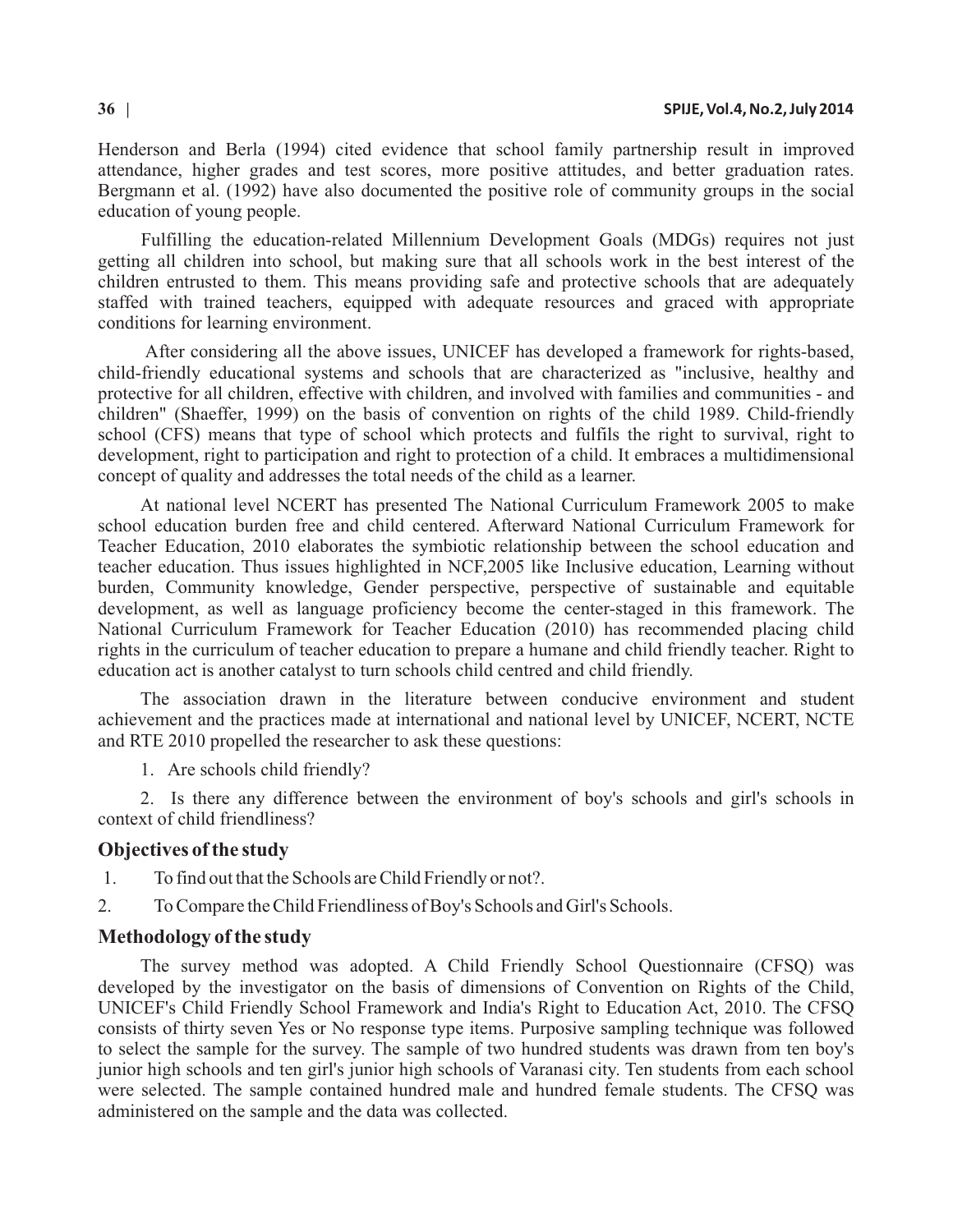#### **SPIJE, Vol.4, No.2, July 2014 | 37**

# **Analysis of Data and Result**

37 categories were identified by the investigator on the basis of the questions placed in CFSQ. After having a deep perusal of Table-1 it was found that 82% students of boy's junior high school and 78% students of girl's junior high school have accepted that there is no health checkup facilities in their schools and in totality 80% students have accepted the same.

| S.No.          | <b>Items</b>                     | Boys $(N=100)$ | <b>Girls (N=100)</b> | <b>Total (200)</b> |
|----------------|----------------------------------|----------------|----------------------|--------------------|
| $\mathbf{1}$   | No regular health check up       | $82\%$ (f=82)  | 78 % (f=78)          | $80\%$ (f=160)     |
| $\overline{2}$ | No vaccination                   | $91\%$ (f=91)  | $87\%$ (f=87)        | $89\%$ (f=178)     |
| $\overline{3}$ | No first-aid                     | $32\%$ (f=32)  | $34\%$ (f=34)        | $33\%$ (f=66)      |
| $\overline{4}$ | No safe drinking water           | $36\%$ (f=36)  | $42\%$ (f=42)        | $39\%$ (f=78)      |
| 5              | No hygienic toilets              | 59 % (f=59)    | 50 % (f=50)          | 54.5% (f=109)      |
| 6              | No sanitation and cleanness      | $50\%$ (f=50)  | 53% (f=53)           | 51.5% (f=103)      |
| $\overline{7}$ | No regular examination of        | 55 % (f=55)    | $34\%$ (f=34)        | 44.5% ( $f=89$ )   |
|                | cleanness of hair, teeth, nails, |                |                      |                    |
|                | Uniform and shoes                |                |                      |                    |
| 8              | No health and hygienic           | 37 % (f=37)    | $21\%$ (f=21)        | $29\%$ (f=58)      |
|                | education                        |                |                      |                    |
| 9              | No yoga and exercises            | $23\%$ (f=23)  | $58\%$ (f=58)        | 40.5% (f=81)       |
| 10             | Teacher's habit of intoxication  | $64\%$ (f=64)  | $10\%$ (f=10)        | $37\%$ (f=74)      |
| 11             | Teacher's unpunctuality and      | $73\%$ (f=73)  | $40\%$ (f=40)        | 56.5% (f=113)      |
|                | irregularity                     |                |                      |                    |
| 12             | Fail to complete curriculum on   | $50\%$ (f=50)  | 40% (f=40)           | $45\%$ (f=90)      |
|                | time                             |                |                      |                    |
| 13             | Teacher's teaching tuition and   | $95\%$ (f=95)  | $16\%$ (f=16)        | $55.5\%$ (f=111)   |
|                | coaching                         |                |                      |                    |
| 14             | No cultural, community and       | $9\%$ (f=09)   | $58\%$ (f=58)        | $33.5\%$ (f=67)    |
|                | sports activity                  |                |                      |                    |
| 15             | No suitable play ground in       | $05\%$ (f=05)  | 47% (f=47)           | $26\%$ (f=52)      |
|                | school                           |                |                      |                    |

**Table-1: Percentage of the Responses**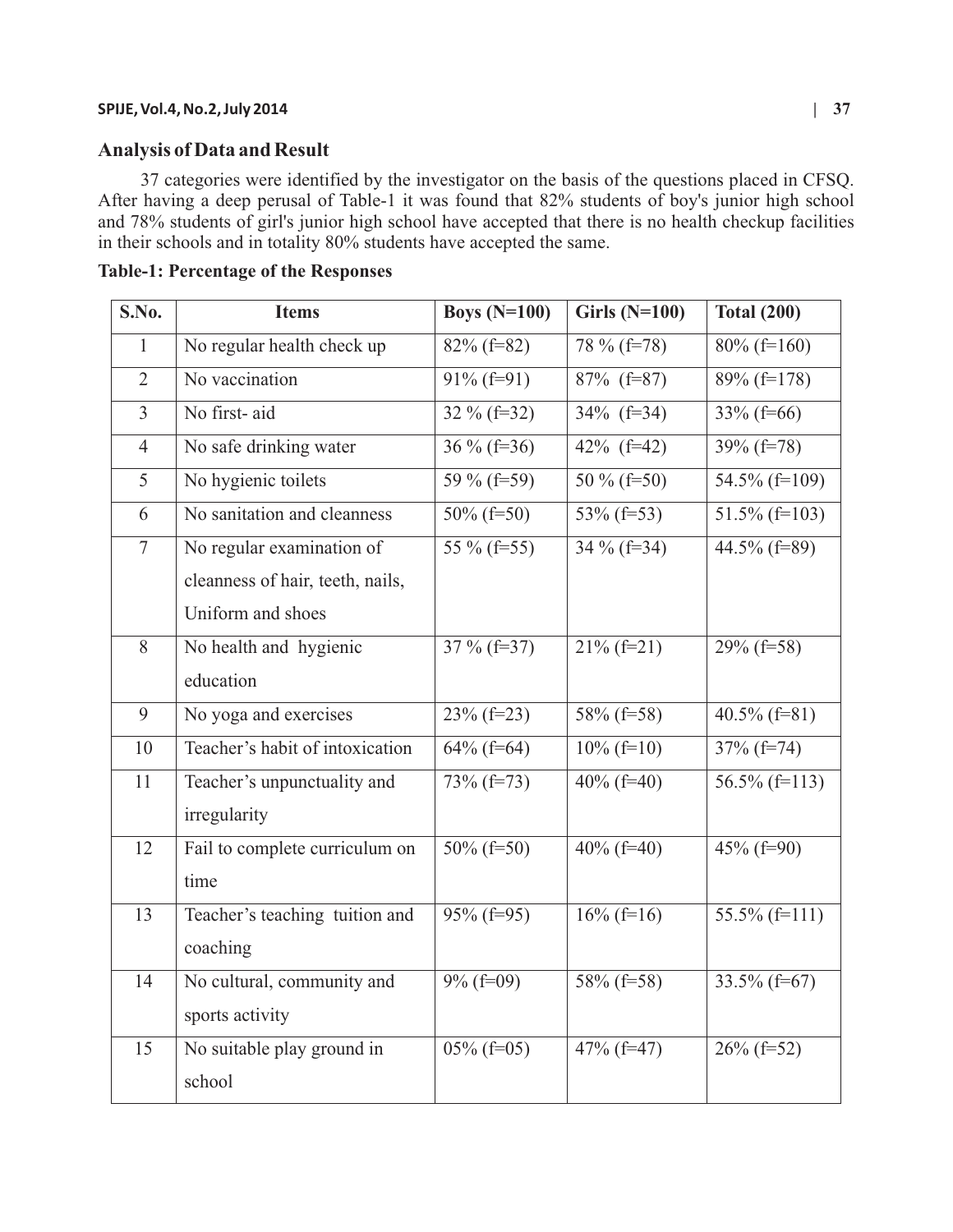| 16 | No availability of sport kit    | $81\%$ (f=81) | $92\%$ (f=92) | $86.5\%$ (f=173) |
|----|---------------------------------|---------------|---------------|------------------|
| 17 | Electricity problem             | $81\%$ (f=81) | 92 % (f=92)   | $86.5\%$ (f=173) |
| 18 | Teacher's do not clarify the    | $68\%$ (f=68) | 58% (f=58)    | $63\%$ (f=126)   |
|    | confusions                      |               |               |                  |
| 19 | Teacher's odd behaviour after   | 64 % (f=64)   | 58 % (f=58)   | $61\%$ (f=122)   |
|    | frequent questioning by         |               |               |                  |
|    | students                        |               |               |                  |
| 20 | No quality library and          | 45 % (f=45)   | $76\%$ (f=76) | $60.5\%$ (f=121) |
|    | laboratory facility             |               |               |                  |
| 21 | No PTA                          | $18\%$ (f=18) | $21\%$ (f=21) | $19.5\%$ (f=39)  |
| 22 | No guidance and counselling     | 95 % (f=95)   | $63\%$ (f=63) | 79% (f=158)      |
| 23 | No equal opportunity to         | $41\%$ (f=41) | $29\%$ (f=29) | $35\%$ (f=70)    |
|    | participate in various co-      |               |               |                  |
|    | curricular activities           |               |               |                  |
| 24 | No freedom of expression in     | $36\%$ (f=36) | $21\%$ (f=21) | $28.5\%$ (f=57)  |
|    | class                           |               |               |                  |
| 25 | No education of child rights    | 45% (f=45)    | 53% (f=53)    | 49% (f=98)       |
| 26 | No respect of the view of the   | $55\%$ (f=55) | 74% (f=74)    | 64.5% (f=129)    |
|    | child in decision making        |               |               |                  |
| 27 | Unavailability of news papers   | 55% (f=55)    | 42 % (f=42)   | 48.5% (f=97)     |
|    | and magazines                   |               |               |                  |
| 28 | Unavailability of computers and | $68\%$ (f=68) | $92\%$ (f=92) | $80\%$ (f=160)   |
|    | internet                        |               |               |                  |
| 29 | Scolding by teachers            | $91\%$ (f=91) | 60 % (f=60)   | $75.5\%$ (f=151) |
| 30 | Beating by teachers             | $86\%$ (f=86) | $21\%$ (f=21) | 53.5% (f=107)    |
|    |                                 |               |               |                  |
| 31 | Do not listen problems of       | $45\%$ (f=45) | 23 % (f=23)   | $34\%$ (f=68)    |
|    | students                        |               |               |                  |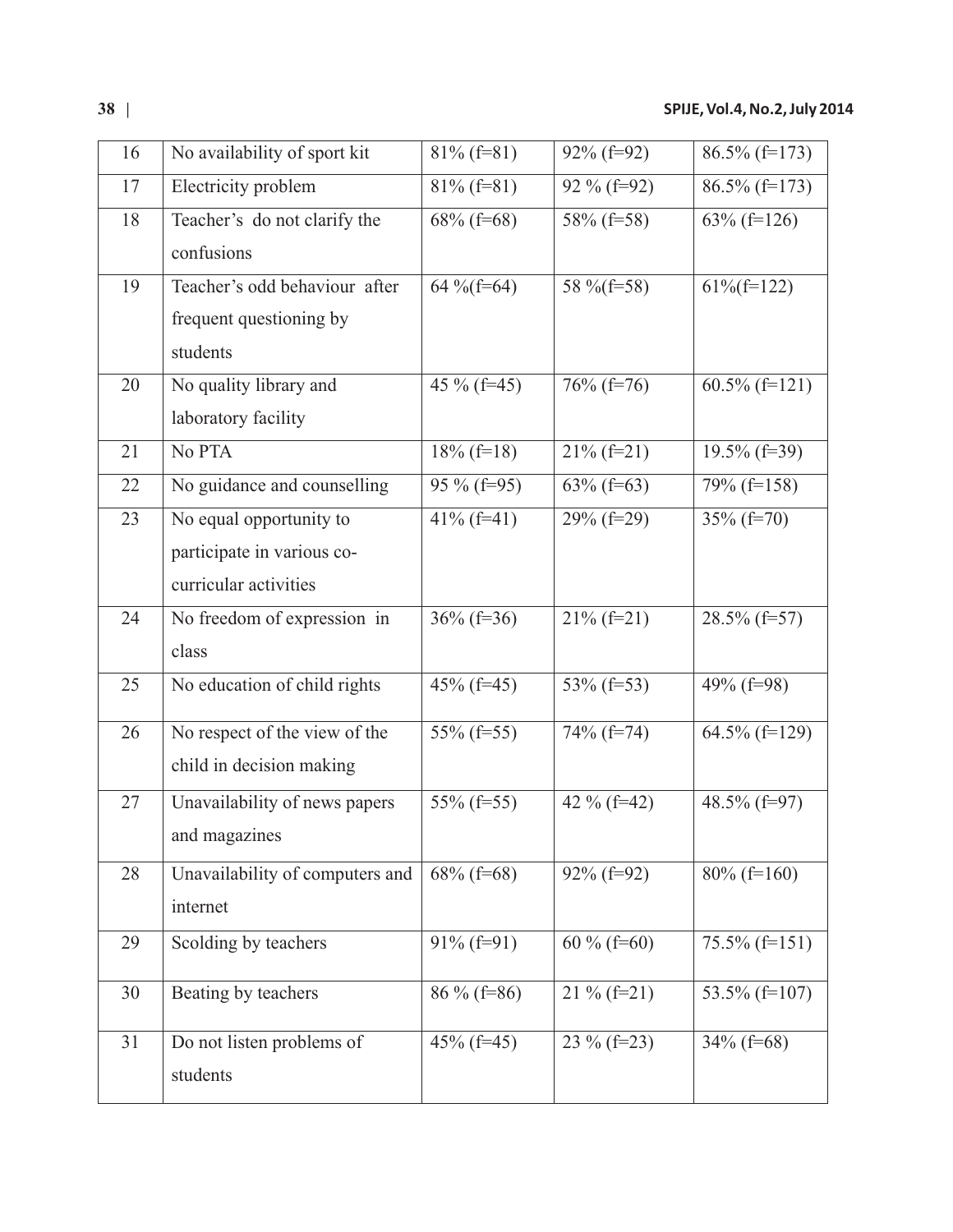| 32 | Discrimination on the basis of<br>caste and religion | $0\%$ (f=0)   | $26\%$ (f=26) | $13\%$ (f=26)   |
|----|------------------------------------------------------|---------------|---------------|-----------------|
| 33 | Bad behaviour to disabled                            | $9\%$ (f=09)  | $13\%$ (f=13) | $11\%$ (f=22)   |
| 34 | <b>Bullying</b>                                      | $77\%$ (f=77) | $16\%$ (f=16) | $46.5\%$ (f=93) |
| 35 | Sexual harassment in school                          | 4 % (f=04)    | $11\%$ (f=11) | $7.5\%$ (f=15)  |
| 36 | Unfair evaluation                                    | $14\%$ (f=14) | $40\%$ (f=40) | $27\%$ (f=54)   |
| 37 | No, my school is not child<br>friendly               | $97\%$ (f=97) | $91\%$ (f=91) | $94\%$ (f=188)  |

Total 89% students have accepted that they never seen any type of vaccination program in their schools, in which 91% were boys and 87% were girls. 33% student have said that there is no first aid facility available in their school after minor injury or mild sickness in which 32% were boys and 34% were girls. 36% boys and 42% girls have mentioned the problem of unsafe drinking water in their schools, in totality of students the percentage is 39. 59% of boys and 50 % of girls have agreed about unavailability of hygienic toilets in their schools and total 54.5% of students have mentioned the same problem. Investigator also found that 50 % of boys and 53% of girls have underlined the problem related with sanitation and cleanliness of school and the total number of students were 51.5%. 55% boys and 34% girls have reported that the cleanliness of nail, teeth, hair, uniform and shoes are not examined by their teachers and in totality the number is 44.5%.Total 29% students have mentioned that their teachers do not make them aware of hygienic habits, in which 37% are boys and 21% are girls. 23% of boys, 58% of girls and 40.5% of total students have pointed out that there is no period of yoga and exercises in their school's time table. 37% of total students, 64% of boys and 10% of girls' students have reported that in their schools, teachers smoke, chew tobacco, gutkha and paan. 73% of boys, 40% of girls and 56.5% of total students have mentioned the unpunctuality and irregularity of their teachers. 45% of total students, in which 50% were boys and 40%, were girls have reported that their teachers often fail to complete syllabus with in time. 95% of boys, 16% of girls and 55.5% of total students have underlined that their teachers teach in private tuitions and coaching. 33.5% of total students, 9% of boys and 58% of girls have accepted that in their schools cultural, community and sports activities do not take place. 05% of boys, 47% of girls and 26% of total students have mentioned that there is no play ground in their schools. 81% of boys, 92% of girls and 86.5% of total students have reported the unavailability of sports kit in their schools.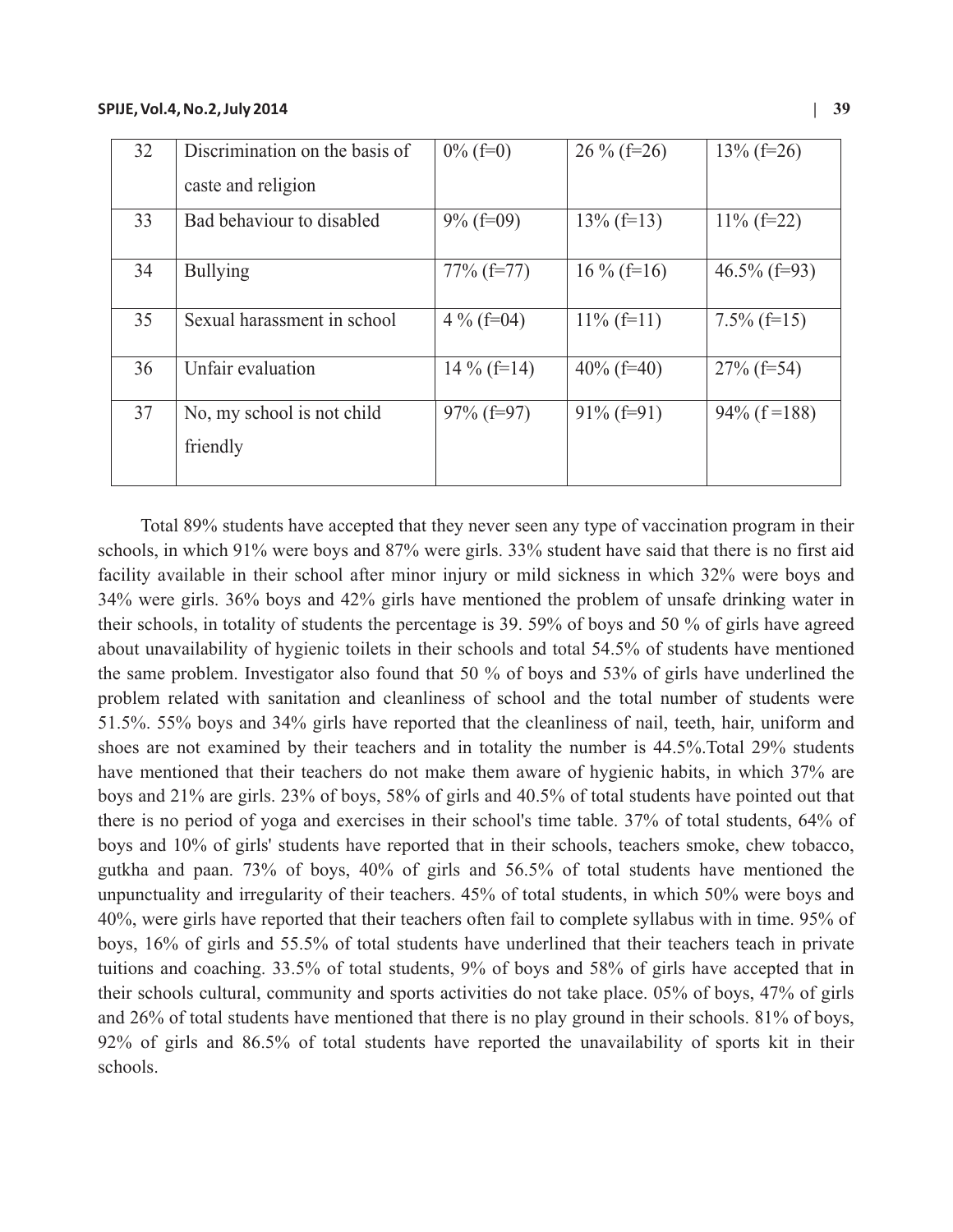

**Bar Diagram of the Data in Table-1**

# **Percentage of Girls**

#### **Percentage of Total Students**

81% of boys, 92% of girls and 86.5% of total number of students have agreed about the problem of electricity in their schools. 63% of total students, 68% of boys and 58% of girls reported that their teachers do not ever try to clarify the subject related confusions of students. 64% of boys, 58% of girls and 61% of total students have mentioned that if students ask frequent questions teachers often get angry. 45% of boys, 76% of girls and 60.5% of total students have underlined the problem of unavailability of quality library and laboratory in their schools. 18% of boys, 21% of girls have reported about the non existence of parent-teacher association, in totality 19.5% students have mentioned the same. Problem of unavailability of any type of guidance and counselling program have reported by 95% of boys, 63% of girls and 79% of total students. 41% of boys, 29% of girls and 35% of total students have underlined that they do not get equal opportunity to participate in various programs held in their schools. Total 28.5% of students have accepted that they do not get freedom of expression in their class, in which 36% are boys and 21% are girls. 45% of boys, 53% of girls and 49% of total students have accepted that their teachers do not give any information about child rights. 55% of boys, 74% of girls and 64.5% of total students have mentioned that they do not get any chance to participate in decision making by their teachers or school administration. 48.5% of total students, 55% of boys and 42% of girls have mentioned the unavailability of news paper and magazines in their schools. 68% of boys, 92% of girls and in total 80% of students have accepted the problem of unavailability of computers and internet in their schools. 91% of boys, 60% of girls and 75.5% of total students have reported that they are scolded by their teachers in schools. 86% of boys, 21% of girls and 53.5% of total students have reported that their teachers beat them. 34% of total students, 45% of boys and 23% of girls have mentioned that their teachers do not listen their problems. Surprisingly all boys have accepted that their teachers do not discriminate on the basis of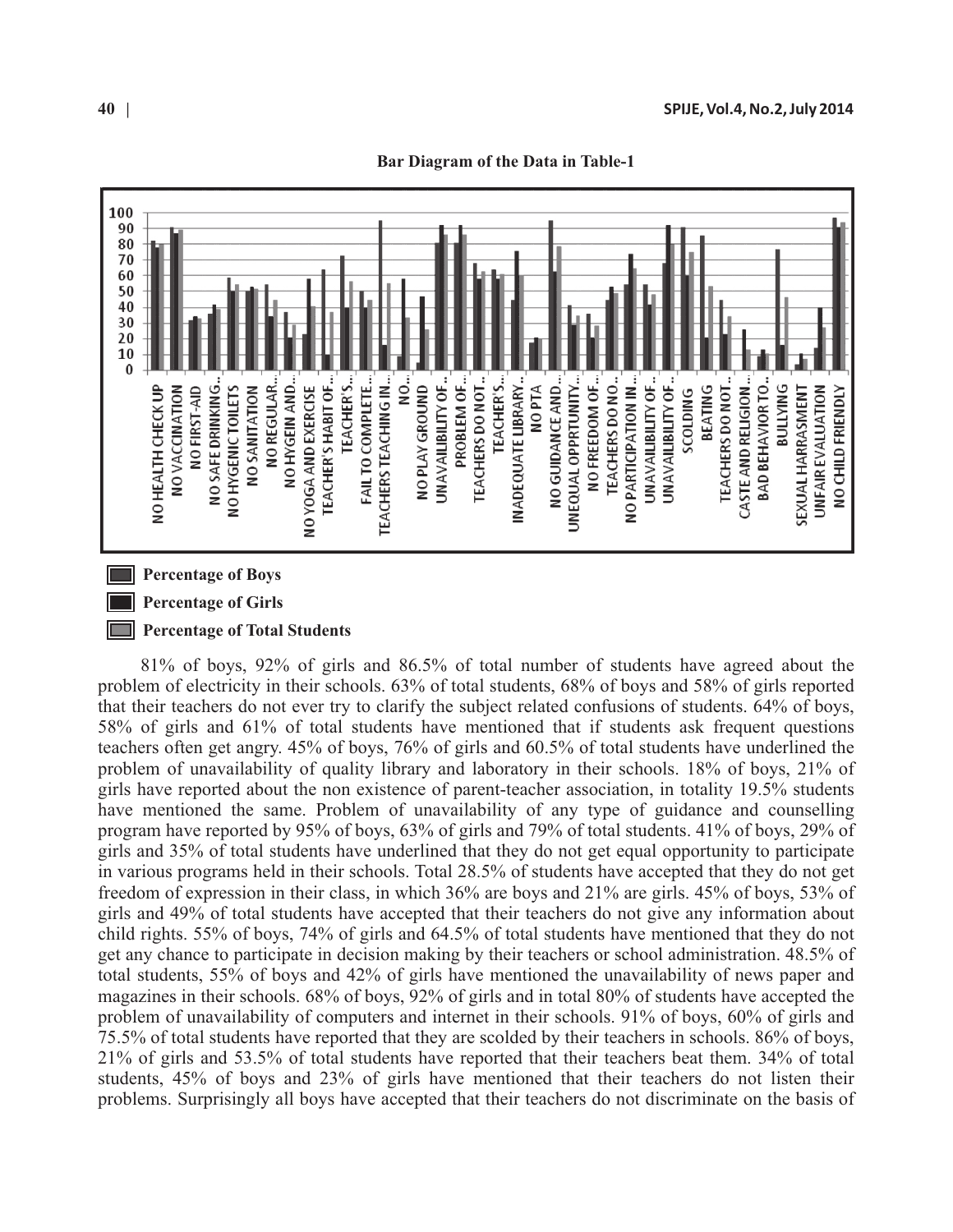#### **SPIJE, Vol.4, No.2, July 2014 | 41**

caste and religion but 26 % of girls reported the discrimination on the basis of caste and religion, in totality the number is 13%. Only 09% of boys, 13% of girls and 11% of total students have underlined the bad behavior of teachers towards disabled. 77% of boys have mentioned that they are encountered to bullying by their peers and senior students. Only 16% of girls mentioned the problem of bullying in their schools and the in totality the number is 46.5%. 4% boys, 11% girls and 7.5% of total students have reported that they are sexually harassed in their schools. Total 27% of students, 14% of boys and 40% of girls have accepted that their teachers do not evaluate their test and examination copies fairly. 94% of total students have announced that their schools are not child friendly in which 97% were boys and 91% were girls.



### **Findings and Discussion**

Physical health is related to right to survival of the child and good physical health is a prerequisite for effective learning but after analyzing the data researcher found that the schools are hindering the right to survival of the child in various ways which are as follows:

- Schools are not providing proper health check up and vaccination facilities.
- First-Aid facility is also ignored in some extent in schools.
- Schools are not providing safe drinking water to students adequately.
- Lack of hygiene and sanitation is another big issue in Schools.
- Teacher's unawareness to cleanliness of students and not giving them health and hygiene education is also a problem.
- Yoga and exercises are totally unpractised in some schools in which most of the schools are of girls.
- Teacher's habit of practising intoxication in schools is another severe, health concerning abuse noticeably higher in boy's schools and which may also tends student to such type of malpractices.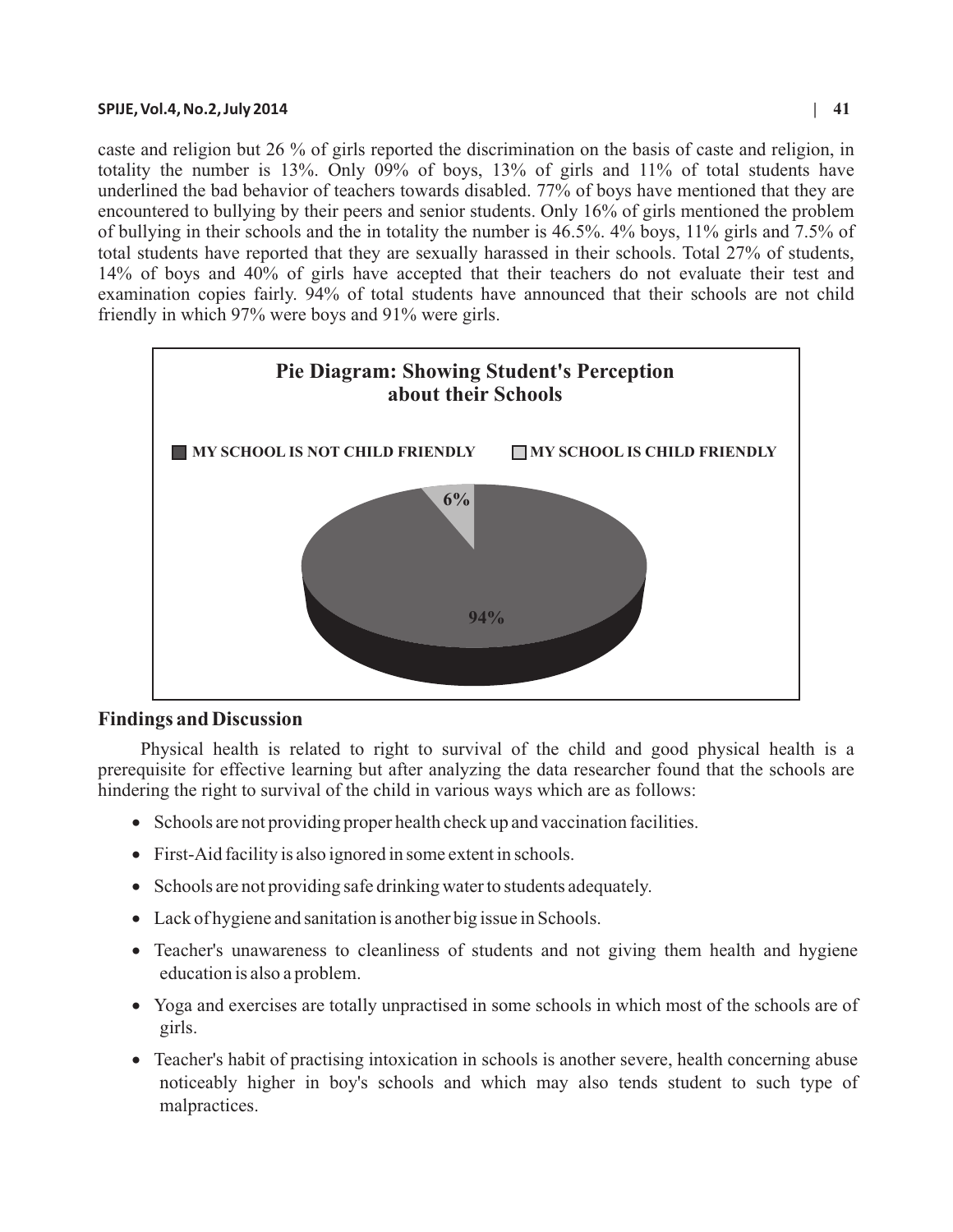Education is the best mean to all round development of the child and schools are the best place, but after analyzing the data investigator found that the school itself violating the right to education, right to leisure and play thus disrupting the right to development of a child in such ways:

- ·Teachers are unpunctual and irregular thus fail to complete syllabus with in time.
- Mass of teachers teaches in private tuition and coaching even it is prohibited by the RTE, 2010 act. In boy's schools the number of teachers teaching in private tuition and coaching is very large with comparison to girl's schools.
- ·Girl's schools do not provide proper play ground and sports kit and are noticeably backward in practising cultural, community and sports activities thus it is clear that girls are more vulnerable than boys in possession on their right to leisure and play.
- Problem of electricity is a big question in most of the schools.
- Large number of teachers become aggressive after frequent questioning by students and do not clarify the confusions of the students on their regarding subjects.
- Library and laboratory are essential part of schools even though the quality of these is ignored on fairly large scale and conditions are worse in girl's schools.
- Although Guidance and counselling service is an ineluctable part of learning but it is surprisingly noticeable that most of the schools do not provide any type of guidance and counselling service to students.

It is apparent that the schools have an important role in democratization and socialization of children and both comes with actively participation. In schools students participate in various ways to learn despite all the schools combat the right to participation of a child in various possible ways:

- Schools fail to provide equal opportunity to participate in various co-curricular activities satisfactorily.
- Students do not have freedom of expression in their class.
- Teachers and administration do not seek ideas, views and participation of students in decision making and do not respect their views.

Children have the right to get information that is important to their health and well-being but the present study revealed that:

- ·The teachers do not give information about rights of the child.
- ·The schools do not provide news papers, magazines, computer and internet facility to students.

Investigator revealed that in schools students encounter various threats to their protection:

- Corporal punishment is an offence according to RTE 2010 despite Students are scolded and beaten by the teachers massively and the boys' students are more vulnerable than girls' students.
- Teachers are inattentive towards the problems of students.
- Students face bullying by peers and seniors in schools and number of boys are noticeably higher than girls.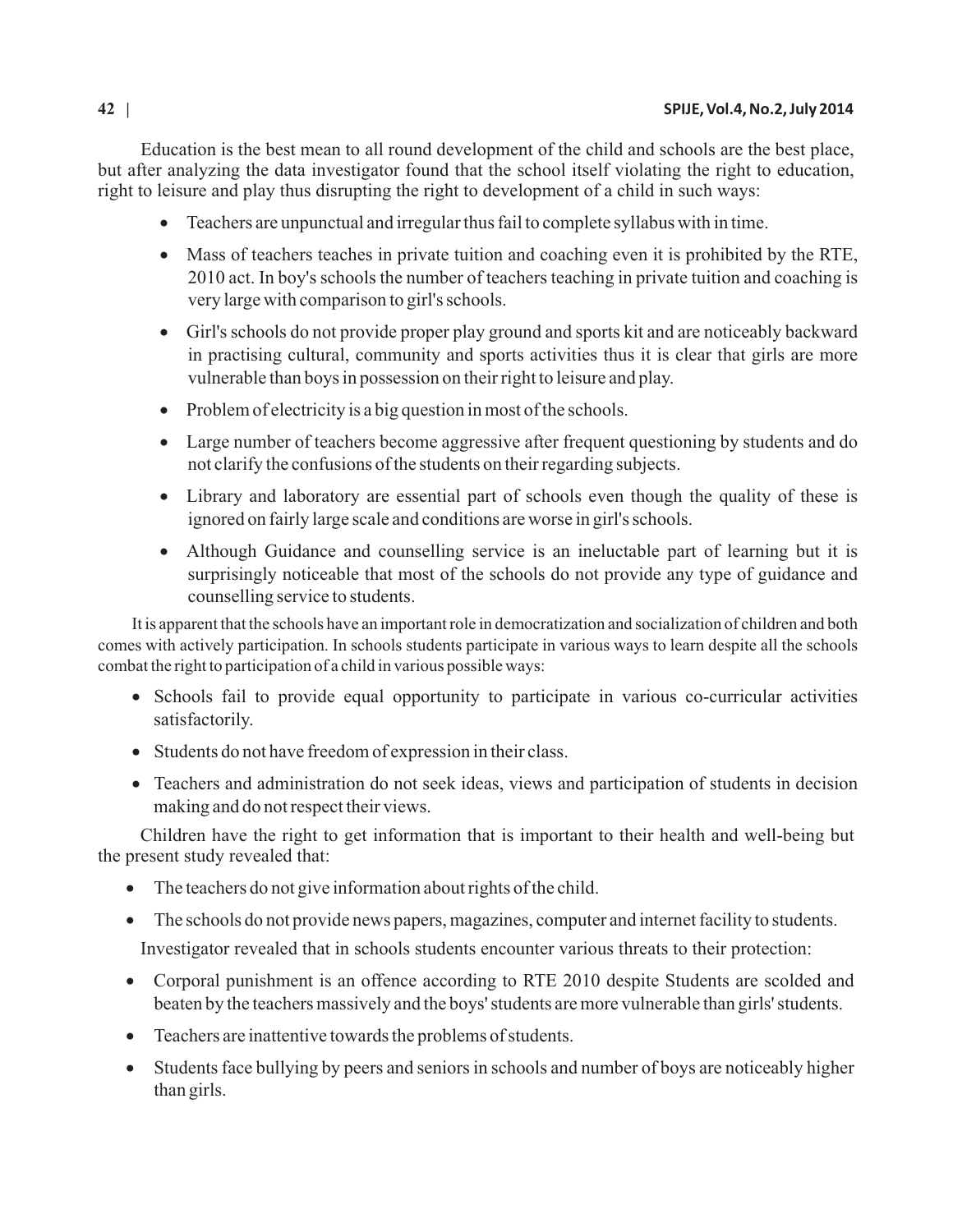#### **SPIJE, Vol.4, No.2, July 2014 | 43**

- Caste and religion based discrimination is absent in boys schools but happens in girls schools on some extent.
- ·Most of the teachers are good to disabled students but schools do not possess special facilities for disabled.
- Sexual harassment and unfair evaluation by teachers are worth noticeable.

# **Conclusion**

All social systems and agencies which affect children should be based on the principles of the Convention on the Rights of the Child. This is particularly true for schools which, despite disparities in access across much of the world, serve a large percentage of children. Such rights-based — or child-friendly — schools not only but must help children to realize their right to a basic education of good quality. They are also needed to do many other things such as to assist children to learn what they needed to learn to face the challenges of the new century; enhance their health and well-being; guarantee them safe and protective spaces for learning, free from violence and abuse; raise teacher morale and motivation; and mobilize community support for education. But the present investigation shows that the schools are failed to provide quality education, basic facilities of health, sanitation and safety. A large number of teachers are engaged in private tuition and coaching classes. Schools are inattentive towards child's mental and physical health. Corporal punishment and bullying are massive problems in various schools and no facility of guidance and counseling is provided in schools. Thus present investigation shows that the schools are violating the right to survival, right to development, right to participation and right to protection of children. Hence, the environment of the schools is not child friendly in Varanasi city. The investigation also indicates that the boys are more vulnerable than girls. Consequently, the child friendly environment of boy's schools in comparison to girl's schools is not up to the mark to be known as child friendly schools.

# **Implications and Suggestions**

The information uncovered in this study is relevant in several ways. Results of the study serve as progress report on the effectiveness of the RTE Act, 2010 .In addition; the study informs the national conversation about school improvement efforts. Furthermore, it has relevance for educational policy in terms of movement toward the attainment of national goals for education and effective implementation of RTE Act, 2010 in schools.

Based on the findings and subsequent conclusion of this study, the investigator submits the following suggestions:

- Schools must have the basic facilities of health, sanitation, first-aid, hygienic toilets, safe drinking water, electricity, enriched library, good laboratory, playground, sports kit etc.
- Schools must have guidance and counselling cell for students.
- Schools must ensure the safety, protection and participation of students.
- Schools must have a bonding with community and parents.
- Schools must protect and encourage the rights and well being of the child.
- General place should be given to child right in the pre-service and in-service teacher training programs.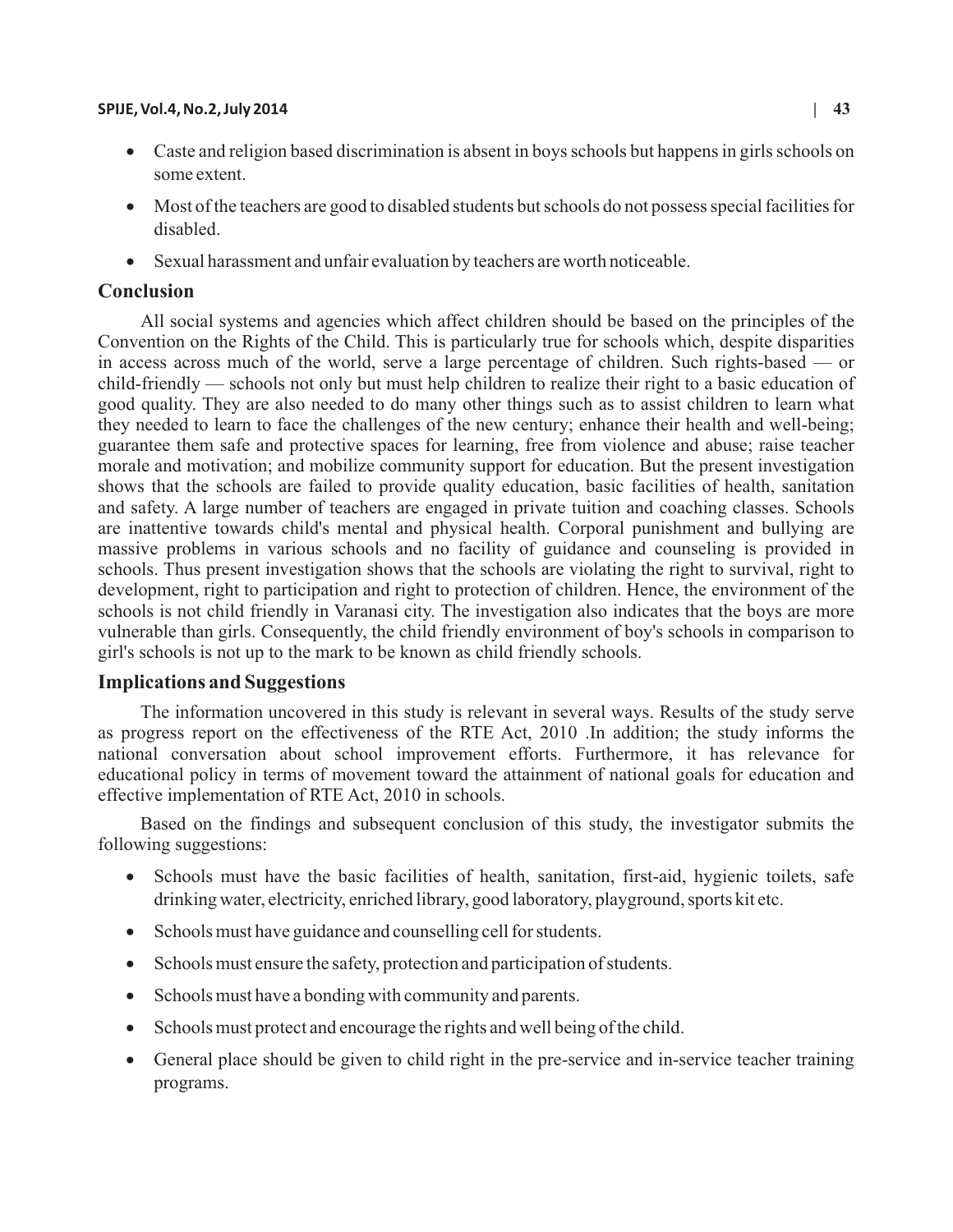- Child rights must be included in the curriculum of school education.
- ·Legal provisions to protect RTE with all forms of child rights and its implementations should be enforced strictly.
- The government should establish a proper monitoring system for schools in this regard.

# **References**

- 1. Alderson, P. (2000). **Young children's rights: Exploring beliefs, principles and practice**. Second Edition, London: Jessica Kingsley.
- 2. Asagwara, K.C.P. (1997). Quality of learning in Nigeria's universal primary education scheme—1976-1986. **The Urban Review: Issues and Ideas in Public Education,** 29(4) 189- 203.
- 3. Bajpai, A. (2003). **Child Rights in India-Law, policy and practices (1<sup>st</sup> ed.). New Delhi:** Oxford University Press.
- 4. Bergman, P.E., Walker, J.A., & Garfinkel, B.D. (1992). Circle of support: Building a circle of support. **Cooperative Extension Service**, 189-193,
- 5. Evertson, C. (1987). Managing classrooms: A framework for teachers. In D. Berliner & B. Rosenshine (Eds.), **Talks to teachers,**(54-74).
- 6. Geierstanger, S.P., Amaral, Gorette, Mansour, Mona, Waiters, and Russell, S. (2004). School**-**Based Health Centers and Academic Performance: Research, Challenges, and Recommendations. **Journal of School Health,** 74(9): 347-352.
- 7. Graves, M.F., Watts, S., & Graves, B. (1994). **Essentials of classroom teaching: Elementary reading**. Needham, Heights, MA: Allyn and Bacon
- 8. Henderson, A. T., & Berla, N. (1994). **A new generation of evidence: The family is critical to student achievement.**Washington, DC: National Committee for Citizens in Education.
- 9. Heyneman, P., & Loxley, W.A. (1983). The effect of primary school quality on academic achievement across twenty-nine high- and low-income countries. **American Journal of Sociology,** 88(6), 1162-1194.
- 10. Jamison et al., (1981). Improving elementary mathematics education in Nicaragua: An experimental study of the impact of textbooks and radio on achievement. **Journal of Educational Psychology,** 73, 556-567
- 11. National Curriculum Framework (2005). retrieved on 10/09/2011 from **http://www.ncert.nic.in/rightside/links/pdf/framework/nf2005.pdf**
- 12. National Curriculum Framework for Teacher education (2010). Retrieved on 10/09/2011 from **http://www.ncte-india.org/pub.asp**
- 13. Nye, B.K., & Hedges, L.V. (2004). How large are teacher effects? **Educational Evaluation and Policy Analysis,** 26, (3), 237-257.
- 14. Roeser, R.W., & Eccles, J.S. (1998). Linking the study of schooling and mental health: Selected